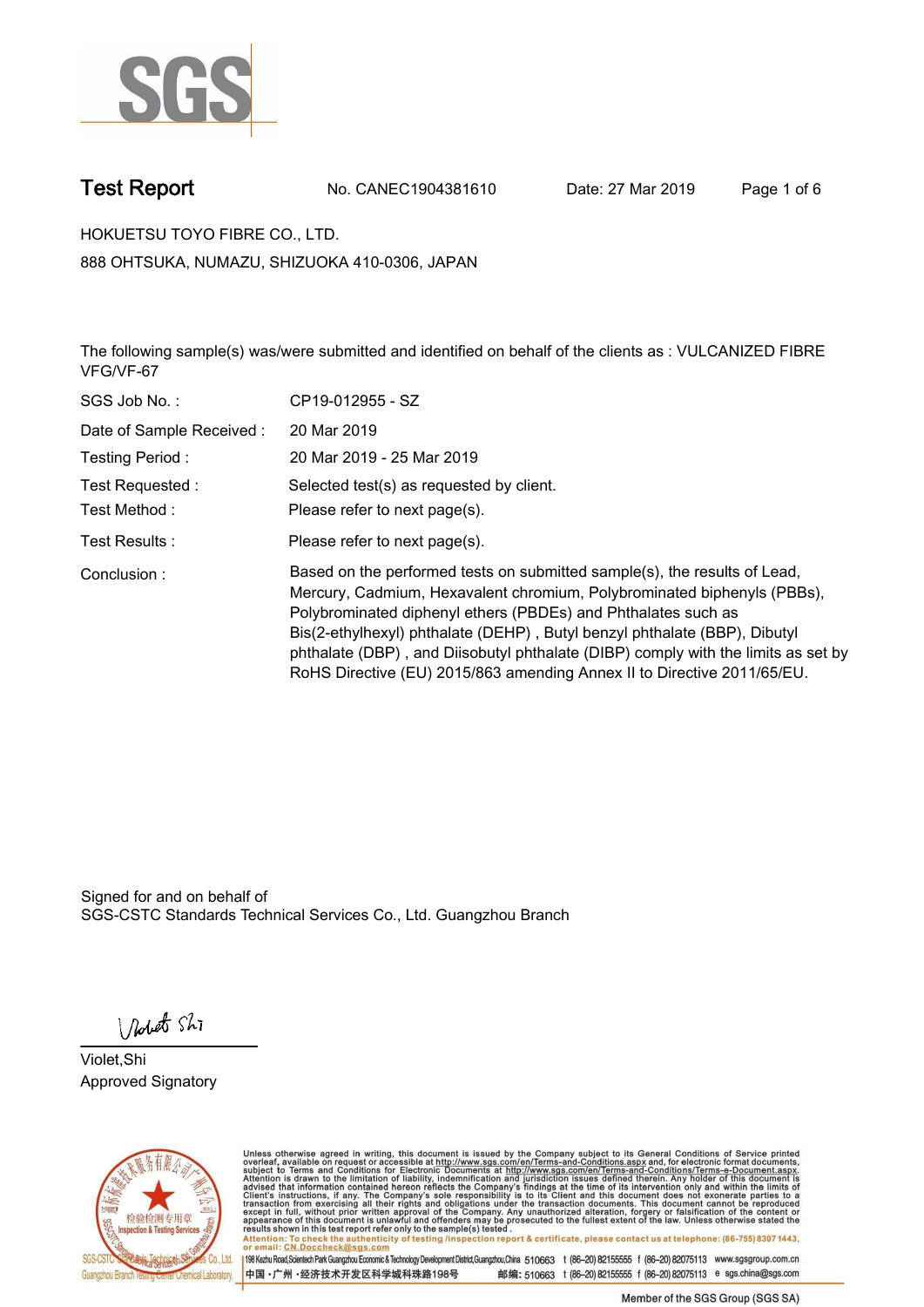

**Test Report. No. CANEC1904381610 Date: 27 Mar 2019. Page 2 of 6.**

**Test Results :.**

**Test Part Description :.**

| Specimen No.    | SGS Sample ID    | <b>Description</b> |
|-----------------|------------------|--------------------|
| SN <sub>1</sub> | CAN19-043816.006 | Red material       |

**Remarks :.(1) 1 mg/kg = 1 ppm = 0.0001%.**

**(2) MDL = Method Detection Limit.**

**(3) ND = Not Detected ( < MDL ).**

**(4) "-" = Not Regulated.**

### **RoHS Directive (EU) 2015/863 amending Annex II to Directive 2011/65/EU.**

**Test Method :. With reference to IEC 62321-4:2013+A1:2017, IEC 62321-5:2013, IEC 62321-7-2:2017 , IEC 62321-6:2015 and IEC 62321-8:2017, analyzed by ICP-OES , UV-Vis and GC-MS ..**

| Test Item(s)               | Limit                    | Unit  | <b>MDL</b>               | 006       |
|----------------------------|--------------------------|-------|--------------------------|-----------|
| Cadmium (Cd)               | 100                      | mg/kg | $\overline{2}$           | <b>ND</b> |
| Lead (Pb)                  | 1,000                    | mg/kg | $\overline{c}$           | <b>ND</b> |
| Mercury (Hg)               | 1,000                    | mg/kg | 2                        | <b>ND</b> |
| Hexavalent Chromium (CrVI) | 1,000                    | mg/kg | 8                        | <b>ND</b> |
| Sum of PBBs                | 1,000                    | mg/kg | $\overline{\phantom{a}}$ | <b>ND</b> |
| Monobromobiphenyl          |                          | mg/kg | 5                        | <b>ND</b> |
| Dibromobiphenyl            | $\overline{\phantom{a}}$ | mg/kg | 5                        | <b>ND</b> |
| Tribromobiphenyl           | -                        | mg/kg | 5                        | <b>ND</b> |
| Tetrabromobiphenyl         |                          | mg/kg | 5                        | <b>ND</b> |
| Pentabromobiphenyl         | -                        | mg/kg | 5                        | <b>ND</b> |
| Hexabromobiphenyl          |                          | mg/kg | 5                        | <b>ND</b> |
| Heptabromobiphenyl         | -                        | mg/kg | 5                        | <b>ND</b> |
| Octabromobiphenyl          | -                        | mg/kg | 5                        | <b>ND</b> |
| Nonabromobiphenyl          |                          | mg/kg | 5                        | <b>ND</b> |
| Decabromobiphenyl          |                          | mg/kg | 5                        | <b>ND</b> |
| Sum of PBDEs               | 1,000                    | mg/kg | $\overline{\phantom{a}}$ | <b>ND</b> |
| Monobromodiphenyl ether    |                          | mg/kg | 5                        | <b>ND</b> |
| Dibromodiphenyl ether      | -                        | mg/kg | 5                        | <b>ND</b> |
| Tribromodiphenyl ether     | -                        | mg/kg | 5                        | <b>ND</b> |
| Tetrabromodiphenyl ether   |                          | mg/kg | 5                        | <b>ND</b> |
| Pentabromodiphenyl ether   |                          | mg/kg | 5                        | <b>ND</b> |
|                            |                          |       |                          |           |



Unless otherwise agreed in writing, this document is issued by the Company subject to its General Conditions of Service printed<br>overleaf, available on request or accessible at http://www.sgs.com/en/Terms-and-Conditions.asp Attention: To check the authenticity of testing /inspection report & certificate, please contact us at telephone: (86-755) 8307 1443,<br>Attention: To check the authenticity of testing /inspection report & certificate, please

198 Kezhu Road,Scientech Park Guangzhou Economic & Technology Development District,Guangzhou,China 510663 t (86-20) 82155555 f (86-20) 82075113 www.sgsgroup.com.cn 邮编: 510663 t (86-20) 82155555 f (86-20) 82075113 e sgs.china@sgs.com 中国·广州·经济技术开发区科学城科珠路198号

Member of the SGS Group (SGS SA)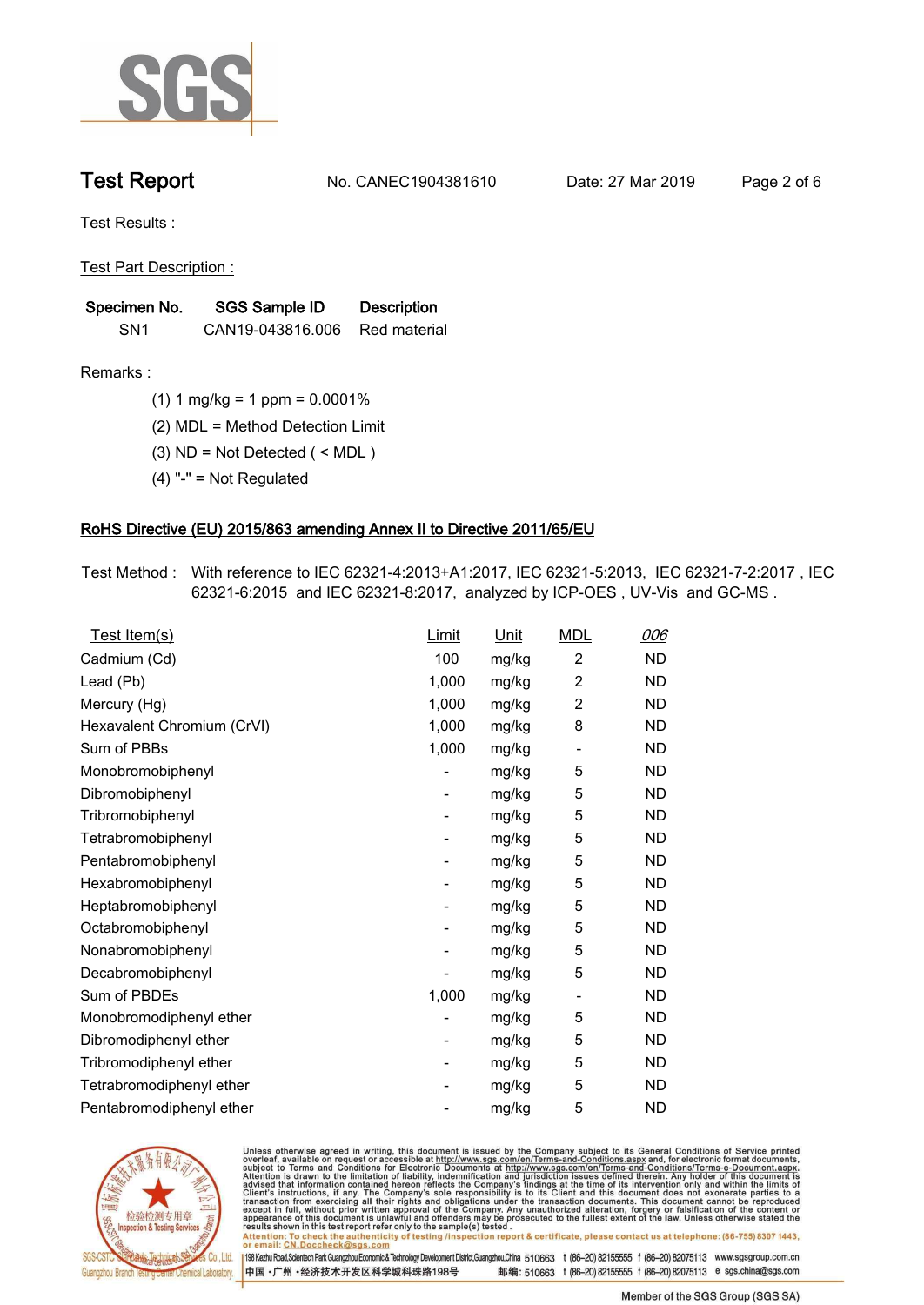

| <b>Test Report</b>                  | No. CANEC1904381610 |       | Date: 27 Mar 2019 |           | Page 3 of 6 |
|-------------------------------------|---------------------|-------|-------------------|-----------|-------------|
| Test Item(s)                        | Limit               | Unit  | <b>MDL</b>        | 006       |             |
| Hexabromodiphenyl ether             | ٠                   | mg/kg | 5                 | <b>ND</b> |             |
| Heptabromodiphenyl ether            | -                   | mg/kg | 5                 | <b>ND</b> |             |
| Octabromodiphenyl ether             | ٠                   | mg/kg | 5                 | <b>ND</b> |             |
| Nonabromodiphenyl ether             | Ξ.                  | mg/kg | 5                 | <b>ND</b> |             |
| Decabromodiphenyl ether             | ٠                   | mg/kg | 5                 | <b>ND</b> |             |
| Dibutyl phthalate (DBP)             | 1.000               | mg/kg | 50                | <b>ND</b> |             |
| Butyl benzyl phthalate (BBP)        | 1,000               | mg/kg | 50                | <b>ND</b> |             |
| Bis (2-ethylhexyl) phthalate (DEHP) | 1.000               | mg/kg | 50                | <b>ND</b> |             |
| Diisobutyl Phthalates (DIBP)        | 1.000               | mg/kg | 50                | <b>ND</b> |             |

**Notes :.**

**(1) The maximum permissible limit is quoted from RoHS Directive (EU) 2015/863.IEC 62321 series is equivalent to EN 62321 series** 

**http://www.cenelec.eu/dyn/www/f?p=104:30:1742232870351101::::FSP\_ORG\_ID,FSP\_LANG\_ID:12586 37,25.**



Unless otherwise agreed in writing, this document is issued by the Company subject to its General Conditions of Service printed<br>overleaf, available on request or accessible at http://www.sgs.com/en/Terms-and-Conditions.asp Attention: To check the authenticity of testing /inspection report & certificate, please contact us at telephone: (86-755) 8307 1443,<br>Attention: To check the authenticity of testing /inspection report & certificate, please

198 Kezhu Road,Scientech Park Guangzhou Economic & Technology Development District,Guangzhou,China 510663 t (86-20) 82155555 f (86-20) 82075113 www.sgsgroup.com.cn 中国·广州·经济技术开发区科学城科珠路198号 邮编: 510663 t (86-20) 82155555 f (86-20) 82075113 e sgs.china@sgs.com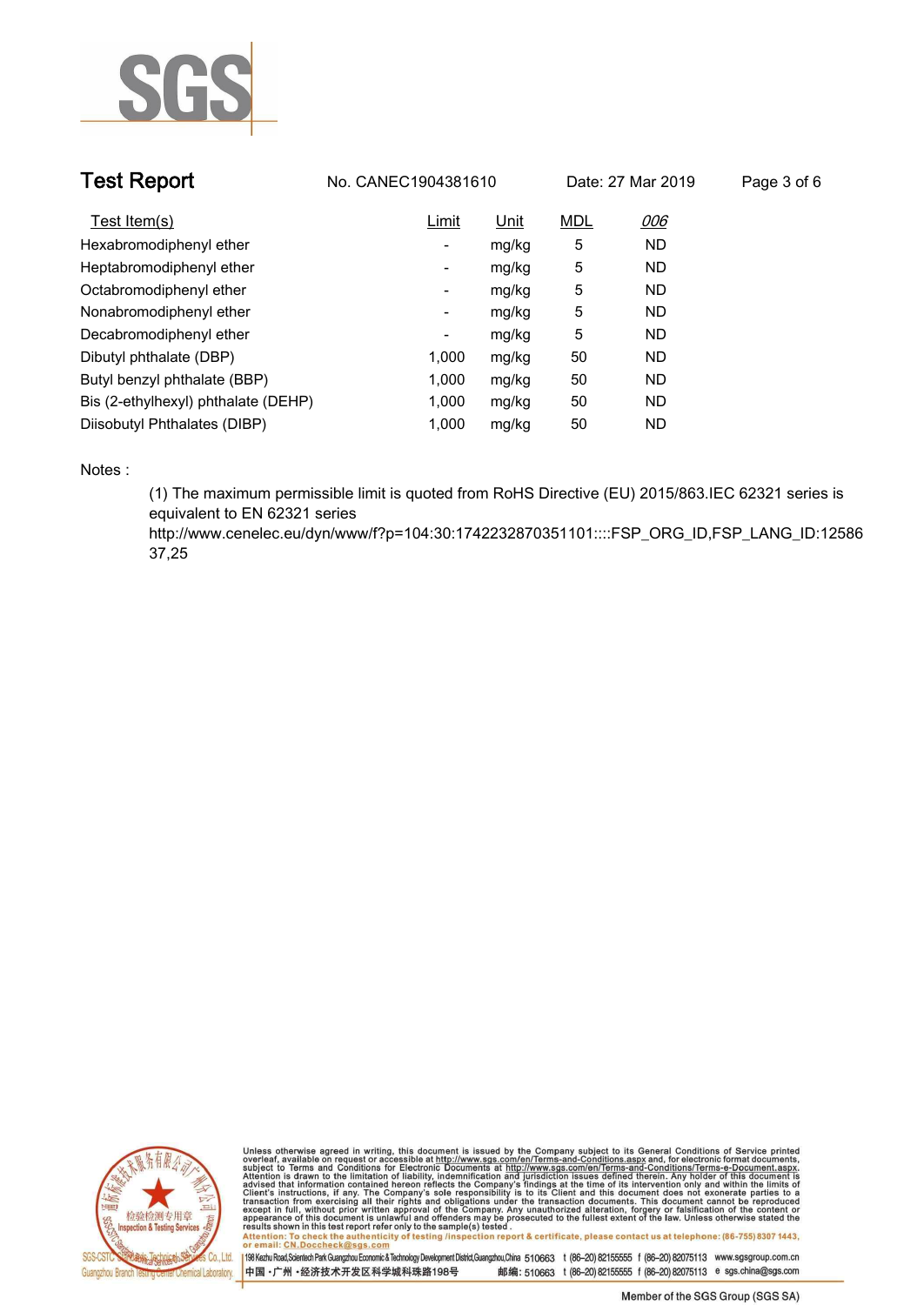

**Test Report. No. CANEC1904381610** Date: 27 Mar 2019 Page 4 of 6

## **ATTACHMENTS Pb/Cd/Hg/Cr6+/PBBs/PBDEs Testing Flow Chart**

**1) These samples were dissolved totally by pre-conditioning method according to below flow chart. (Cr6+ and PBBs/PBDEs test method excluded).**





Unless otherwise agreed in writing, this document is issued by the Company subject to its General Conditions of Service printed<br>overleaf, available on request or accessible at http://www.sgs.com/en/Terms-and-Conditions.asp résults shown in this test report refer only to the sample(s) tésted .<br>Attention: To check the authenticity of testing /inspection report & certificate, please contact us at telephone: (86-755) 8307 1443,<br>or email: <u>CN.Doc</u>

198 Kezhu Road,Scientech Park Guangzhou Economic & Technology Development District,Guangzhou,China 510663 t (86-20) 82155555 f (86-20) 82075113 www.sgsgroup.com.cn 邮编: 510663 t (86-20) 82155555 f (86-20) 82075113 e sgs.china@sgs.com 中国·广州·经济技术开发区科学城科珠路198号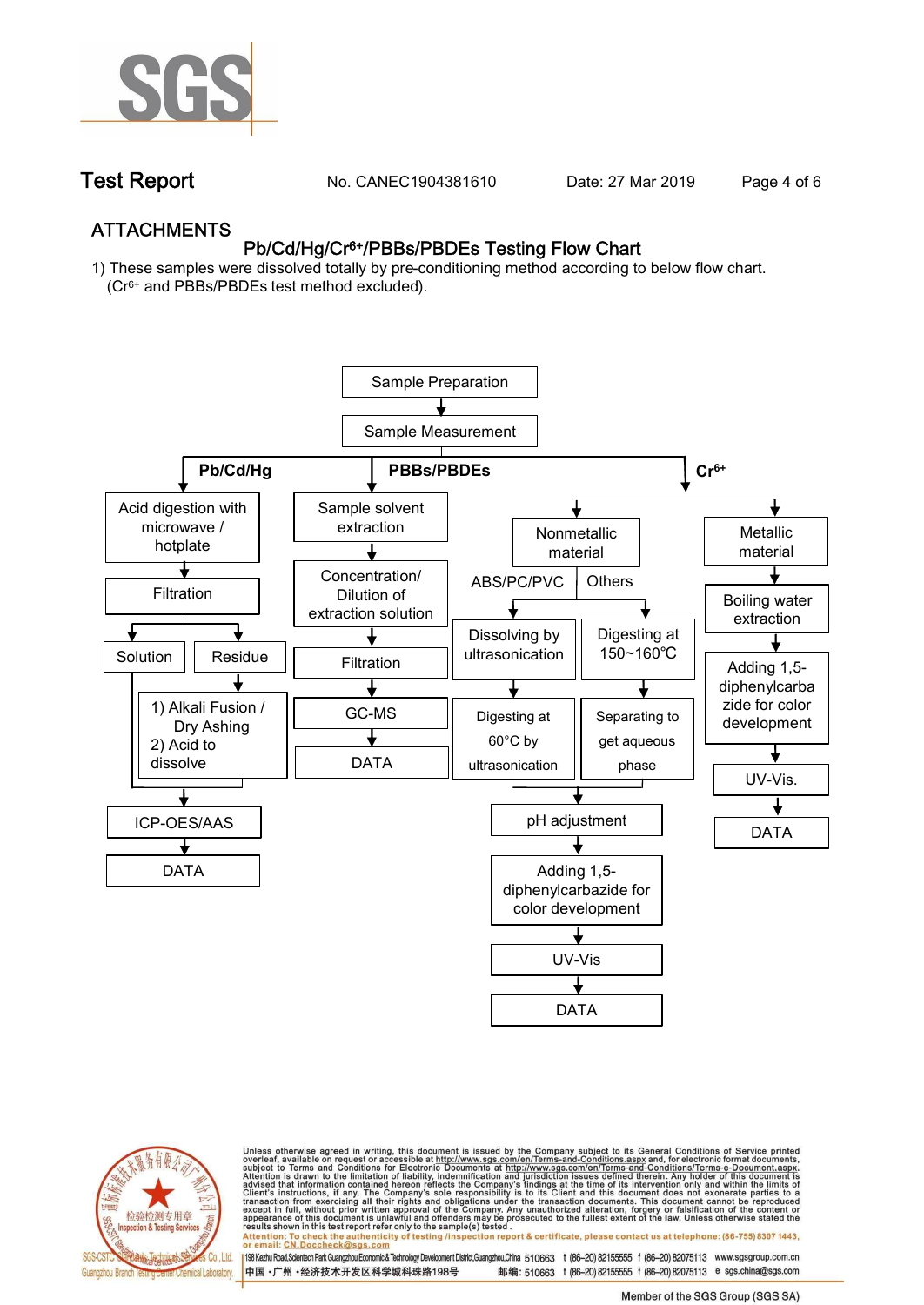

**Test Report. No. CANEC1904381610 Date: 27 Mar 2019. Page 5 of 6.**

# **ATTACHMENTS Phthalates Testing Flow Chart**





Unless otherwise agreed in writing, this document is issued by the Company subject to its General Conditions of Service printed<br>overleaf, available on request or accessible at http://www.sgs.com/en/Terms-and-Conditions.asp results shown in this test report refer only to the sample(s) tested .<br>Attention: To check the authenticity of testing /inspection report & certificate, please contact us at telephone: (86-755) 8307 1443,<br>or email: <u>CN.Doc</u>

198 Kezhu Road,Scientech Park Guangzhou Economic & Technology Development District,Guangzhou,China 510663 t (86-20) 82155555 f (86-20) 82075113 www.sgsgroup.com.cn

中国·广州·经济技术开发区科学城科珠路198号 邮编: 510663 t (86-20) 82155555 f (86-20) 82075113 e sgs.china@sgs.com